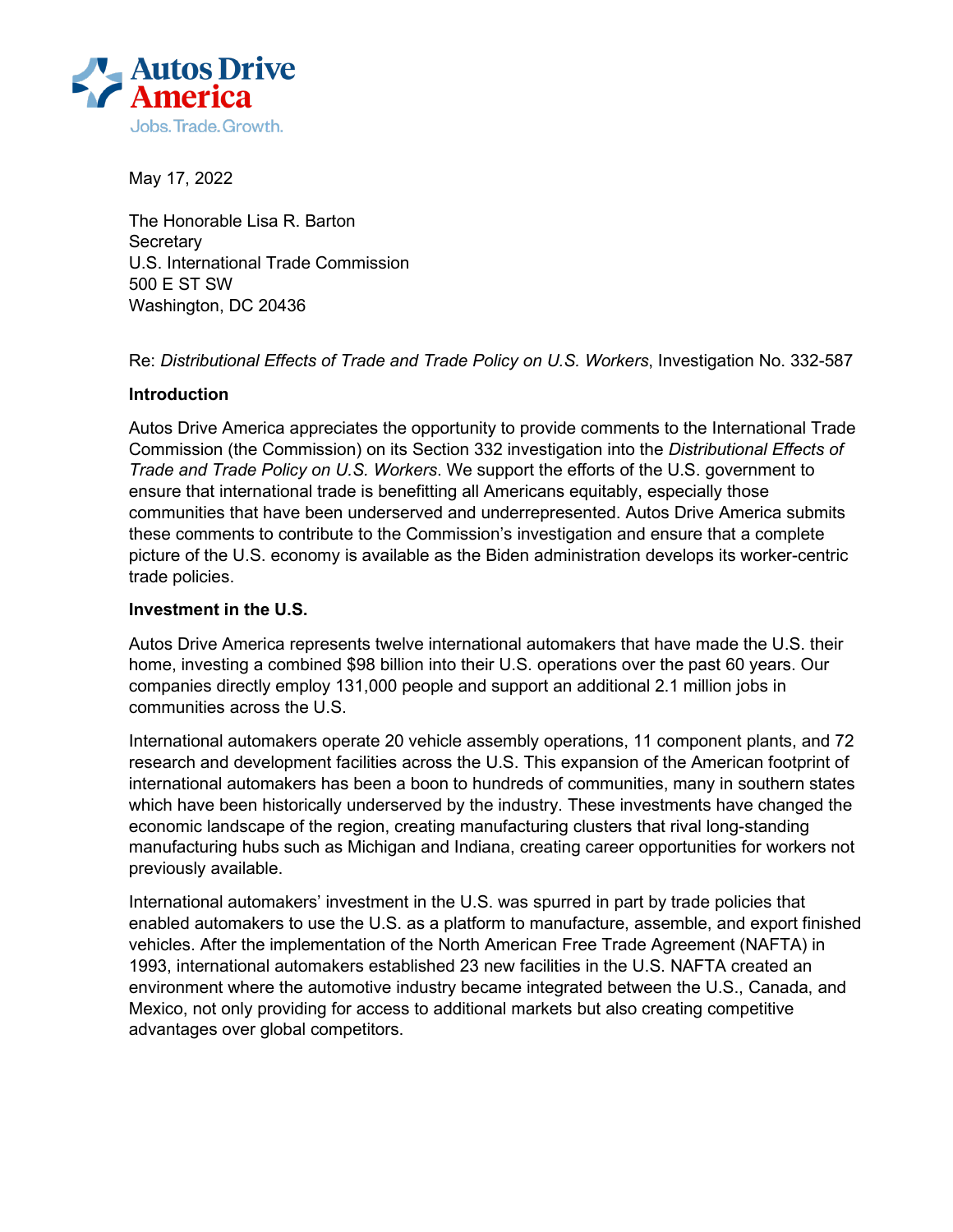

## **Trade Supports a Diverse Automotive Workforce**

The automotive sector in the U.S. relies on trade to source parts for auto production and to export and sell finished vehicles. This is especially important for production facilities in the South, where in 2020, a significant portion of the approximately 650,000 vehicles international automakers exported were produced. These vehicles were shipped out of 13 U.S. seaports, eight of which are in the South, to over 135 countries, providing consumers all over the world access to U.S. produced goods. According to the International Trade Administration, these exports are estimated to directly support 105,600 manufacturing jobs, which is 27,000 more than the manufacturing workforce directly employed by international automakers.<sup>[1](#page-1-0)</sup> These exports create good-paying, high-quality jobs not only for automakers but for the indirect jobs created in their supplier bases and the induced jobs created in their local communities. Open trade policies which expand market access will encourage the export of additional American-made vehicles, resulting in additional similar direct, indirect, and induced jobs.

Access to regional and global supply chains has allowed the U.S. auto sector to remain globally competitive, which is why the U.S. should continue to pursue new agreements that expand access to new markets. While the pandemic has exposed the weaknesses of supply chains that are too dependent on singular regions for key components, implementing protectionist trade policies, like requiring the reshoring of production, would further disrupt the automotive supply chains and would have multifaceted consequences.

Efforts to use trade policies to remedy a trade imbalance through the use of tariffs resulted in less production and higher costs for many industries in the U.S. The auto industry felt the impact of these trade policies in 2018 when U.S. auto exports fell by 179,000 units, a 10 % decrease compared to 2017 volumes and a 150% larger decrease in vehicle export volumes than that seen from [2](#page-1-1)016 to 2017.<sup>2</sup> This drop in exports from the U.S. resulted in part directly from retaliatory measures imposed by affected countries following the U.S. imposition of tariff hikes on a variety of goods under Section 232 of the Trade Act of 1962 and Section 301 of the Trade Act of 1974. Because of this retaliation, several companies lowered production volumes, and in some cases considered shifting that lost production to plants outside of the U.S. to avoid the retaliatory tariffs.<sup>[3](#page-1-2)</sup> Many of the vehicle models most exported from the U.S. are produced in the southern U.S., meaning these trade policies disproportionately impacted the southern region and its workers.<sup>[4](#page-1-3)</sup>

The exact fallout from this decline in exports is difficult to calculate, especially as the increased cost for inputs also had a negative impact. When an auto factory's production falls, the effect is felt not only by the company but also by the plant's workers who take home less pay, by local parts suppliers who see order volumes drop, and by the local community.

<span id="page-1-3"></span><span id="page-1-2"></span><span id="page-1-1"></span><span id="page-1-0"></span><sup>1</sup> International Trade Administration, "Jobs Supported by U.S. Exports" Data Visualization, Jobs Per Billion graphic. Accessed May 2, 2022.<https://www.trade.gov/data-visualization/jobs-supported-us-exports> <sup>2</sup> International Trade Administration, ["U.S. Exports of New Passenger Vehicles and Light Trucks"](https://legacy.trade.gov/td/otm/assets/auto/New_Passenger_Exports.pdf) and U.S. Census Bureau, USA Trade Online Database, Monthly U.S. Exports by HTS Code and Country<br><sup>3</sup> Paul A. Eisenstein. (August 24, 2020). Trump's trade war drives some auto jobs to China. *NBC News*. <sup>4</sup> Nathan Bomey[.](https://www.usatoday.com/story/money/cars/2018/04/10/chinese-auto-tariffs-xi-jinping/503470002/) (April 10, 2018). 20 American-made cars that could benefit from China's promise to roll [back tariffs.](https://www.usatoday.com/story/money/cars/2018/04/10/chinese-auto-tariffs-xi-jinping/503470002/) *USA Today*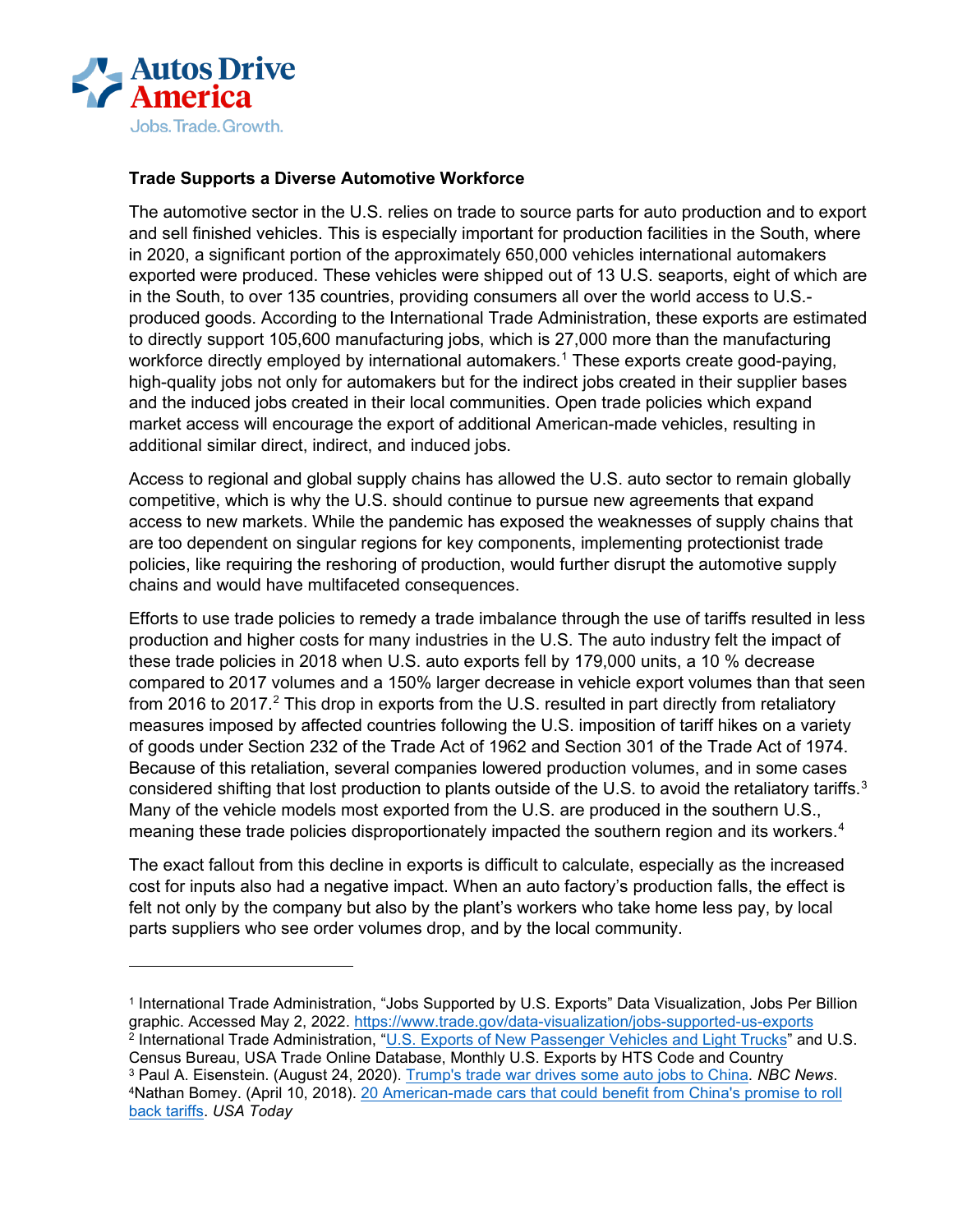

## **Diversity of the Automotive Workforce**

From 1983 through 2021, international automakers built 18 new production facilities in the southern U.S.<sup>[5](#page-2-0)</sup>, 15 of which began operations after 2000. The 17 southern counties where international automakers operate have an average Black population of 25% (see Figure 1), with eight counties having higher than the average.

Coinciding with the expansion of international automakers in the U.S., there has been a substantial increase in the number of Black automotive production workers nationwide, increasing from 159,000 in 1995 to 250,000 in 2019.<sup>[6](#page-2-1)</sup> The southern states especially benefitted from this investment, adding 15 new production facilities in the region and creating thousands of new career opportunities for workers of color. Looking at minority representation in southern automotive manufacturing employment between 2004 to 2019 (see Figure 2), it is clear that in the southern states, where international automakers account for the majority of vehicle production, minority communities have benefitted immensely.

In Alabama, employment of racial minorities in automotive manufacturing grew at more than double the rate of overall state auto manufacturing job growth. From 2004 to 2019, for every five auto jobs created in Alabama, three were filled by workers of color. Even in states with a decline in overall auto jobs, such as Tennessee, where a major production facility in Spring Hill closed for several years, hurting the auto supply base, the number of workers of color in auto manufacturing increased by 35%. In many of these states, workers of color today represent the majority of the automotive manufacturing workforce (see Figure 2).

These operations are critically important to the people they employ and the growth of the local communities where automakers operate. The cumulative effect of these operations supports' local small businesses, including minority-owned businesses, and their taxes pay for local schools, many of which are majority-minority.

## **Investment in Workforce Training and Development**

International automakers' focus has been on creating pipelines of skilled labor, critical to driving growth and success for today's U.S. auto industry. International automakers offer a variety of programs that encourage students to pursue career and technical education while redefining what manufacturing means and what an auto worker looks like. International automakers provide numerous programs that are aimed at training the next generation of the manufacturing workforce. Starting as early as middle school through senior corporate executives, international automakers offer future and current workers the opportunities to train, develop, and reskill their career skills in ways that are valuable beyond just auto manufacturing and assembly, often making them targets for recruitment by other industries.

With over 200 unique workforce development programs across 30 states, international automakers have conducted over 19 million trainings for future and current workers. Programs

<span id="page-2-1"></span><span id="page-2-0"></span><sup>6</sup> David Coffin, Amanda Lawrence, *Demographic Diversity in U.S. Automotive Manufacturing*, U.S. International Trade Commission, Executive Briefings on Trade, September 2020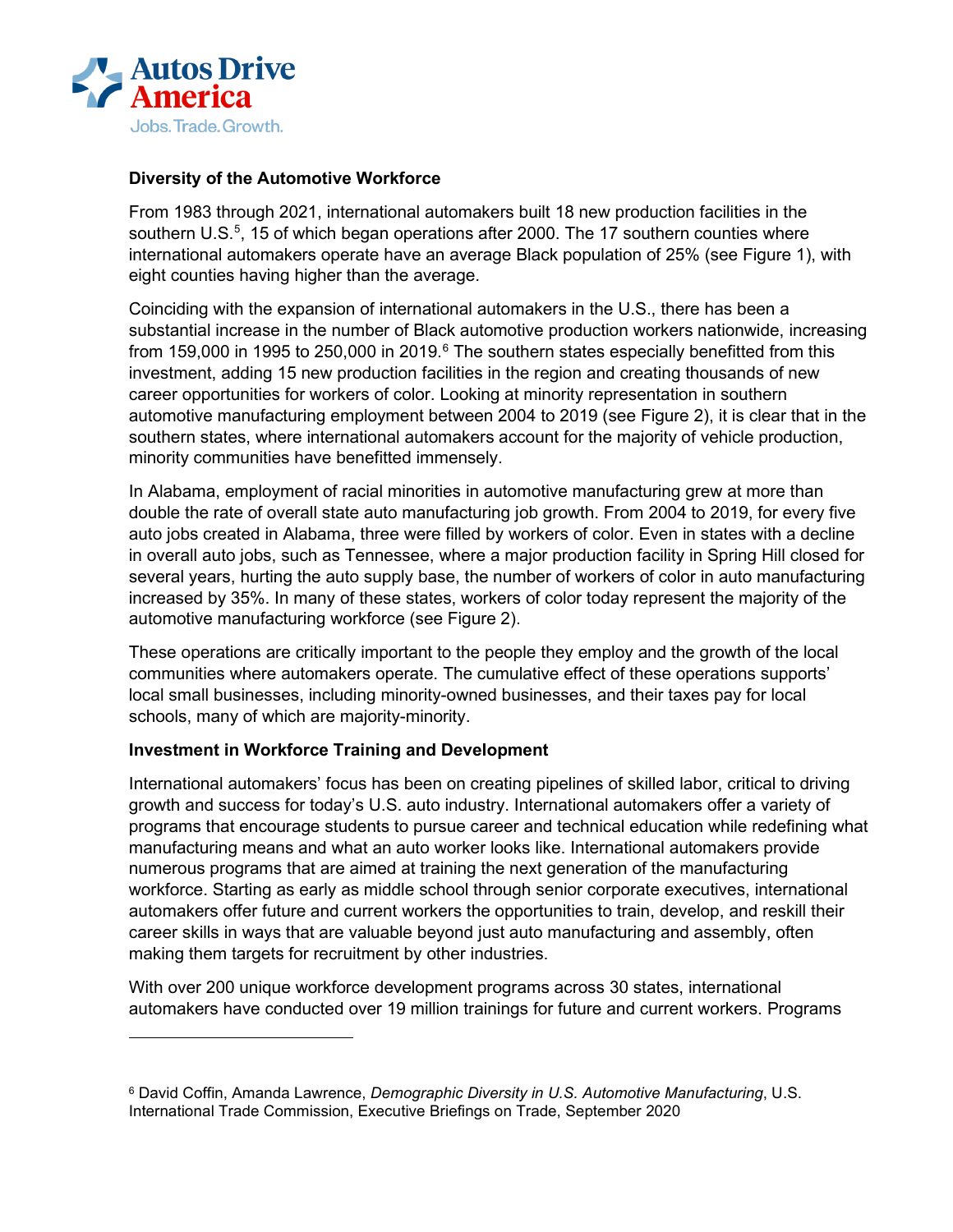

vary from Hyundai's Maintenance Apprenticeship Program to Volvo University and Subaru-U training programs for technicians to Mercedes-Benz's courses on public speaking. For example, BMW offers a one-of-a-kind Military Service Technician Education Program workshop and training program for active military service members directly on U.S. military bases to train for their next career. Volkswagen's Chattanooga Assembly Plant provides a Women In Motion Mentoring program in which female workers are partnered with mentors higher up in the plant for one-on-one career coaching and guidance. Toyota's Driving Possibilities STEM career readiness initiative leverages 60 years of community academic engagement to address barriers to learning including the West Dallas, Texas area comprised of 70% Latino, 27% Black and 92.4% economically disadvantaged students. At the heart of every training and professional development, international automakers focus on how to give their workers the tools to build a long-lasting career and a better community in which they work in.

## **Conclusion**

As the Commission considers the effects of trade and trade policy on U.S. workers, Autos Drive America wants to ensure that the positive aspects of trade are recognized, especially as they relate to international automaker's support and development of a diverse workforce in the U.S., and that any policies made by this, or any future administrations, enable a globally competitive U.S. auto industry. Open trade policies were one factor that invited investment to the U.S. and remain essential for maintaining U.S. attractiveness for further investment, including investments into our previously underserved communities.

Autos Drive America supports efforts to create an inclusive trade policy platform that includes a broad set of views so that trade works for everyone. Autos Drive America urges the Commission to ensure that a worker-centric trade policy is based on a complete picture of the U.S. economy and of the positive effects of trade on the U.S. workforce.

Sincerely,

Jemmite MSafavian

Jennifer M. Safavian President & CEO Autos Drive America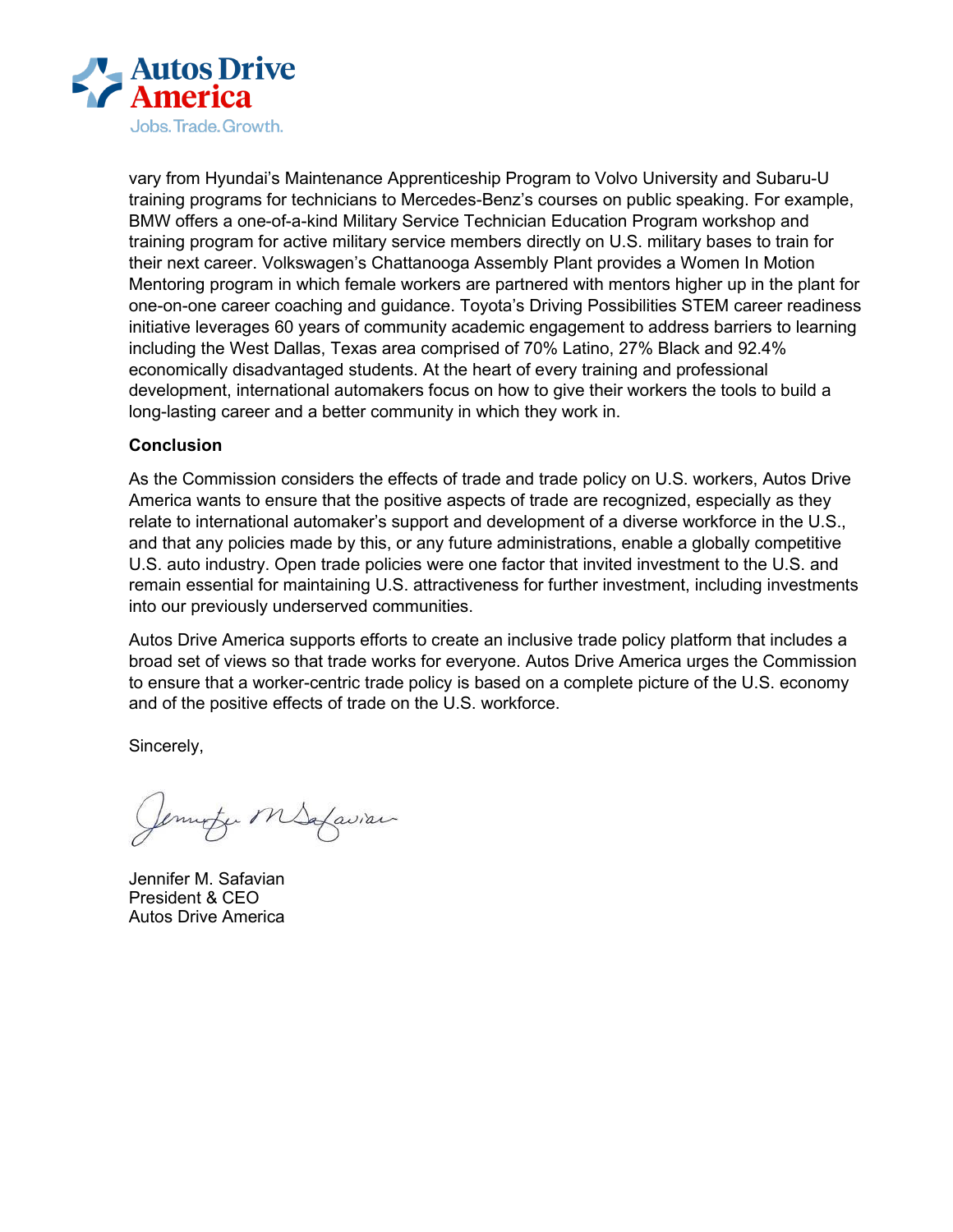

# **Data Tables for Reference:**

| Figure 1: Black and Minority Share of Population, by County                                                         |                          |                               |                                        |  |  |  |
|---------------------------------------------------------------------------------------------------------------------|--------------------------|-------------------------------|----------------------------------------|--|--|--|
| <b>State</b>                                                                                                        | County                   | <b>Black Population Share</b> | <b>Total Minority Population Share</b> |  |  |  |
| Alabama                                                                                                             | Montgomery               | 61%                           | 68%                                    |  |  |  |
| Alabama                                                                                                             | Talladega                | 34%                           | 37%                                    |  |  |  |
| Alabama                                                                                                             | Tuscaloosa               | 33%                           | 39%                                    |  |  |  |
| Alabama                                                                                                             | Madison y                | 26%                           | 34%                                    |  |  |  |
| Alabama                                                                                                             | <b>Bibb</b>              | 22%                           | 25%                                    |  |  |  |
| Alabama                                                                                                             | Limestone                | 15%                           | 23%                                    |  |  |  |
| Georgia                                                                                                             | Harris                   | 17%                           | 23%                                    |  |  |  |
| Georgia                                                                                                             | Haralson                 | 5%                            | 8%                                     |  |  |  |
| Mississippi                                                                                                         | Madison                  | 39%                           | 45%                                    |  |  |  |
| Mississippi                                                                                                         | Union                    | 16%                           | 22%                                    |  |  |  |
| South Carolina                                                                                                      | Dorchester               | 27%                           | 36%                                    |  |  |  |
| South Carolina                                                                                                      | Charleston               | 26%                           | 34%                                    |  |  |  |
| South Carolina                                                                                                      | Greenville               | 19%                           | 32%                                    |  |  |  |
| Tennessee                                                                                                           | Madison                  | 39%                           | 44%                                    |  |  |  |
| Tennessee                                                                                                           | Hamilton                 | 20%                           | 28%                                    |  |  |  |
| Tennessee                                                                                                           | <b>Rutherford County</b> | 18%                           | 31%                                    |  |  |  |
| Tennessee                                                                                                           | Franklin                 | 6%                            | 11%                                    |  |  |  |
| <b>County Average:</b>                                                                                              |                          | 25%                           | 32%                                    |  |  |  |
| Source: CDC WONDER Database, Demographics by county for 2020. Minority Population defined as persons identifying as |                          |                               |                                        |  |  |  |
| non-white and/or Hispanic                                                                                           |                          |                               |                                        |  |  |  |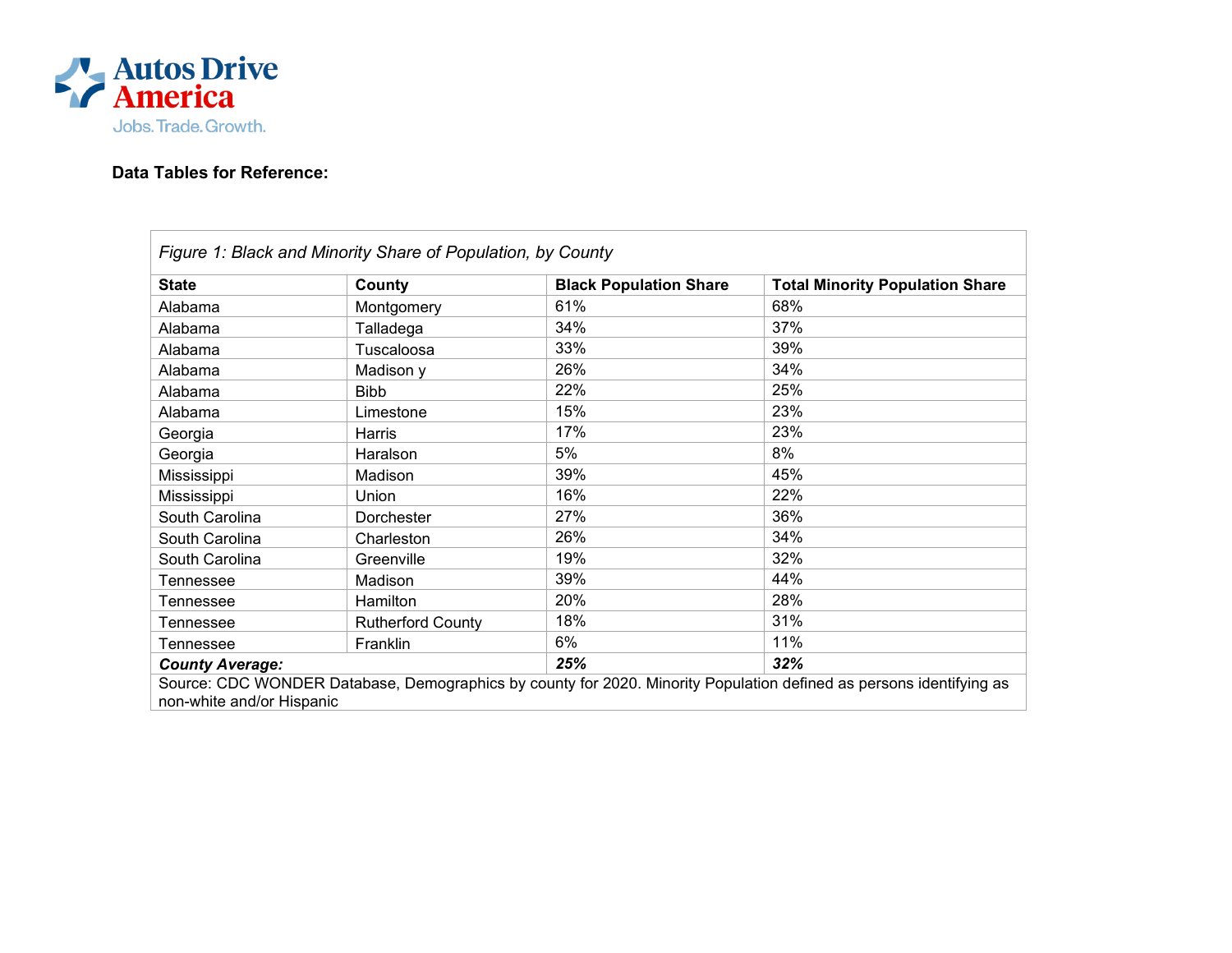

| Figure 2: Motor Vehicle and Parts Manufacturing Employment Changes by Minority Representation by<br>State, 2004 to 2019                                            |                                                                        |                                                                        |                                                                                           |                                                                              |  |  |
|--------------------------------------------------------------------------------------------------------------------------------------------------------------------|------------------------------------------------------------------------|------------------------------------------------------------------------|-------------------------------------------------------------------------------------------|------------------------------------------------------------------------------|--|--|
| <b>State</b>                                                                                                                                                       | <b>Minority</b><br>Representation,<br><b>Auto MFG Workers,</b><br>2004 | <b>Minority</b><br>Representation,<br><b>Auto MFG Workers,</b><br>2019 | <b>Minority Growth in</b><br><b>Auto MFG</b><br><b>Employment Levels,</b><br>2004 to 2019 | <b>Total Growth in Auto MFG</b><br><b>Employment Levels, 2004 to</b><br>2019 |  |  |
| Alabama                                                                                                                                                            | 29%                                                                    | 53%                                                                    | $+440%$                                                                                   | +199%                                                                        |  |  |
| Georgia                                                                                                                                                            | 40%                                                                    | 53%                                                                    | $+26%$                                                                                    | -4%                                                                          |  |  |
| Mississippi                                                                                                                                                        | 59%                                                                    | 59%                                                                    | $+51%$                                                                                    | $+51%$                                                                       |  |  |
| South<br>Carolina                                                                                                                                                  | 31%                                                                    | 47%                                                                    | +128%                                                                                     | +53%                                                                         |  |  |
| Tennessee                                                                                                                                                          | 15%                                                                    | 25%                                                                    | +35%                                                                                      | -19%                                                                         |  |  |
| Weighted<br>Average                                                                                                                                                | 27%                                                                    | 43%                                                                    | 96%                                                                                       | 22.3%                                                                        |  |  |
| Source: Census Bureau, American Community Survey (ACS) Public Use Microdata Sample, 2004, the earliest year available, and 2019,<br>the most recent year available |                                                                        |                                                                        |                                                                                           |                                                                              |  |  |